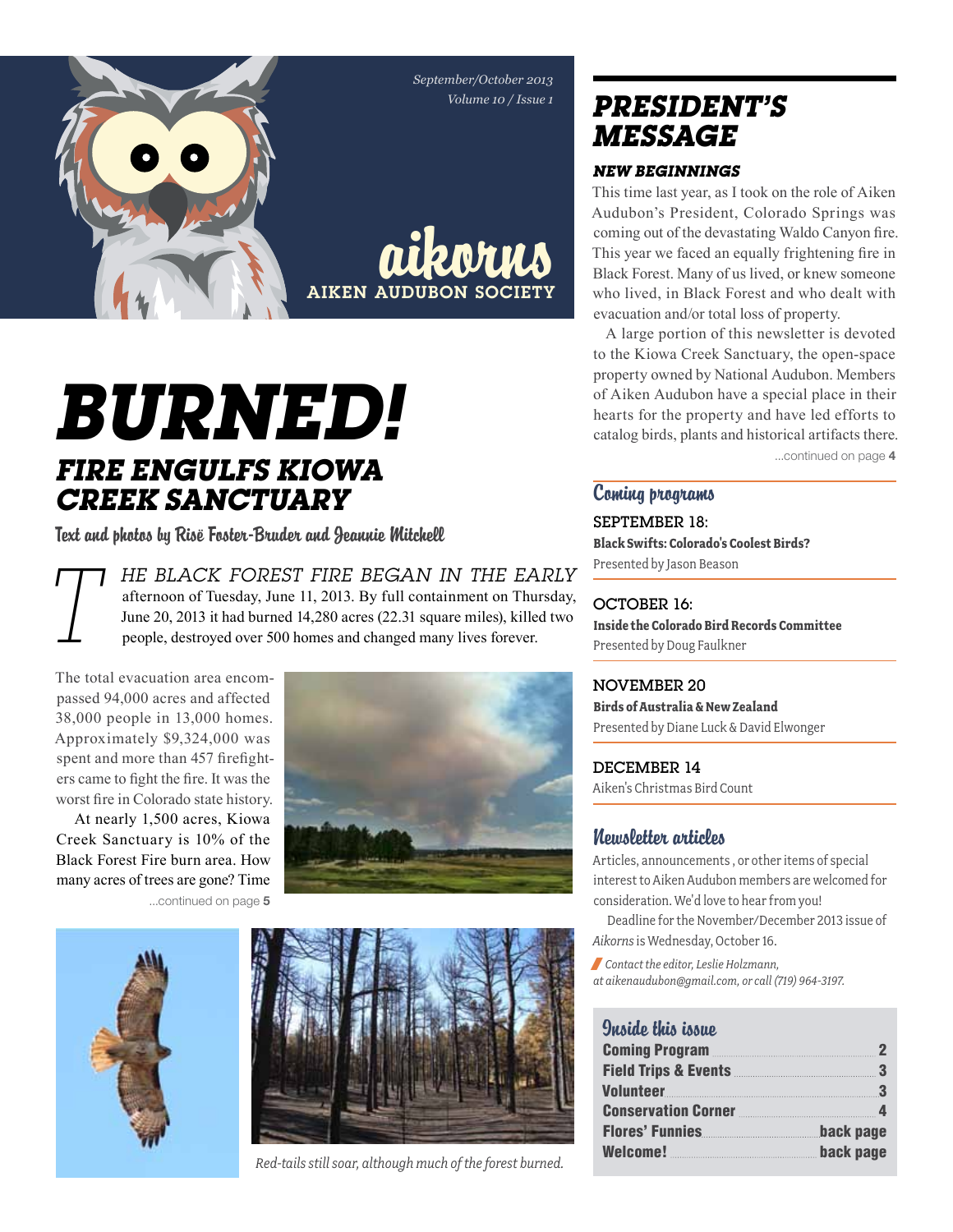## *september 18 / Jason Beason Black Swifts*

*Often regarded as Colorado's Coolest Bird,* 

the Black Swift is one of the most mysterious bird species in the western U.S. Despite a very large breeding range from the West Indies and Costa Rica to the south and Alaska to the north, it is one of the least studied bird species in the Americas. Until 2012, there was no information about where the northern subspecies (*Cypseloides niger borealis*) spent the winter. There are still many information gaps about the natural history of the subspecies. We don't have a thorough understanding of its distribution in North America and we have no idea of the total population size throughout its range. Most research on the northern subspecies has taken place in Colorado thanks to a small group of dedicated citizen scientists.



Photo: debbie barnes

Jason received a bachelor's from Ohio State University (1990) where he majored in natural resources. After college, he moved out west and began birding, and has worked on a wide variety of avian research projects involving birds throughout the western U.S. Jason, his wife Kerry, and their son Otus and daughter Twyla, own and operate Rain Crow Farm near Paonia, Colorado. They are proud of the habitat they provide for birds and all wildlife on their farm. Their yard bird list is currently at 182 species.

## *October 16 / doug Faulkner Inside the colorado bird records committee*



*Doug Faulkner will provide highlights of the CBRC* history from its founding in the early 1970s to the Snowy Owl invasion of 2011-12. Along the way, he'll discuss why records matter and what happens to reports after they have been submitted to the CBRC.

Doug will delve into the CBRC's inner decision-making processes and some of the more interesting decisions it has made for such occurrences as the Red-backed Hawk and Baikal Teal.

Doug Faulkner is current Chair of the records committee. He's also the author of *Birds of Wyoming*, associate editor for "Western Birds," the journal of the Western Field Ornithologists and has served CFO as a past editor of Colorado Birds. He is a biologist with SWCA, a national environmental consulting firm, and he is currently a recognized authority on the effects of wind turbines on birds and bats.

Aiken Audubon programs are free and open to the public. They are held at the Colorado State Division of Wildlife building located at 4255 Sinton Road. Coffee and socializing is at 6:30 pm and programs begin at 7 pm. Please use the back entrance. *Note:* Sinton Road runs parallel to I-25 on the east side, between Garden of the Gods Road and Fillmore Street.

### Aiken Audubon Board Members

President Christine Bucher (719) 596-2916 baccab@aol.com

#### Vice President

Frank Dodge (719) 548-9863

**SECRETARY** Risë Foster-Bruder (719) 282-7877

**TREASURER** Gary Conover (719) 635-2505 gary1gc@yahoo.com

Program Chair

Deborah Barnes (303) 947-0566 kfoopooh@yahoo.com

Conservation Chair

Jackie Heyda (719) 487-8485

PUBLICITY CHAIR Christine Bucher

(719) 596-2916 baccab@aol.com

Education Chair Position Open

Field Trips Jeannie Mitchell (719) 494-1977 vancerus@earthlink.net

#### Aikorns Editor/Web

Leslie Holzmann (719) 964-3197 aikenaudubon@gmail.com

**HOSPITALITY** Bonnie Morgan compassrose360@gmail.com

> CHRISTMAS COUNT Ken Pals mtnpals@gmail.com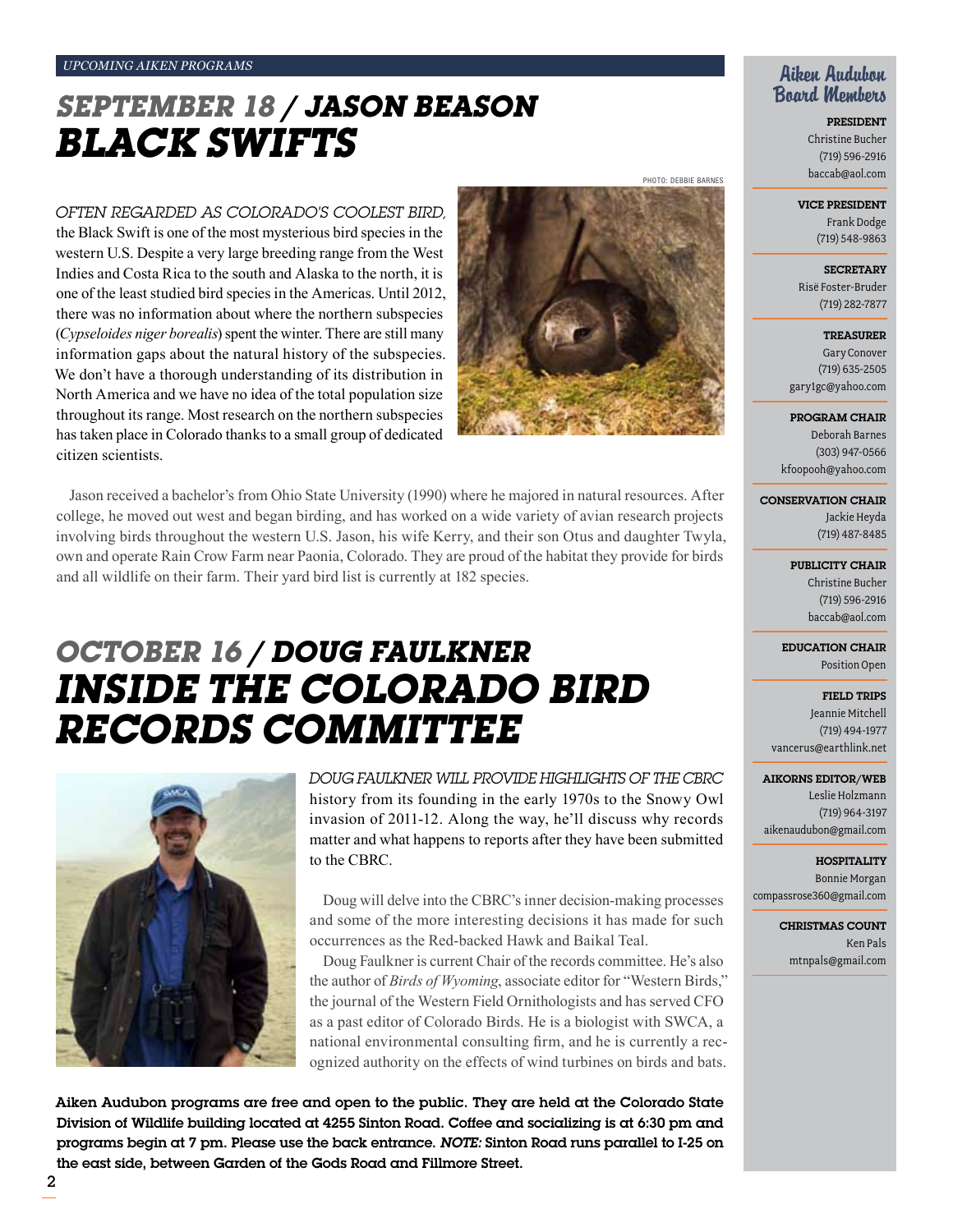### Aiken Audubon Field Trips & Events

Everyone is welcome on Aiken field trips, regardless of experience level or membership in Audubon. Contact trip leader for details and to let them know you are coming. Don't forget to pack your binoculars, scope (if you have one), field guide, water, snack or lunch, hat, rain gear, sun screen, bug spray, camera(?), and some gas money for the drivers. No dogs are allowed on Aiken trips.

*Note:* In cases of extreme weather, trips may be cancelled. If this might be a possibility, please contact the trip leader an hour before the scheduled meeting time. To receive e-mailed reminders of upcoming field trips, send your name and e-mail address to aikenaudubon@gmail.com.

### *Saturday, september 14, 7–10:30 am Fountain Creek Fall Bird Count*

Beginning-to-advanced birders are invited to observe and record the numbers of bird species and populations found in Fountain Creek Regional Park during the height of the spring migration.

Reservations are required, (719) 520-6745. Fee: \$5 donation for birdseed.

### *Wednesday, September 11, all day (times below) Chico Basin Ranch*

See what migrants are passing through Chico Basin. John Drummond will lead this trip looking for thrashers, quail, towhees, waterfowl, raptors, woodpeckers, shrikes and more. (Note that the RMBO banding station might be closed at the time of the trip.)

Meet at the Woodmen Park-n-Ride at 7 am, or at the Hanover Fire Station on Peyton Hwy. at 7:45 to carpool. Bring lunch and snacks and water, plus scopes and radios if you have them.

Reservations are required as the trip is limited. There is a \$10 fee to bird at the ranch. Contact Jeannie Mitchell at (719) 494-1977 or vancerus@earthlink.net with any questions and to sign up.

### *wednesday, October 9, all day (times below) brett gray ranch*

Aiken is heading back to the Nature Conservancy's Brett Gray Ranch! John Drummond will lead another trip to this oasis out on the plains. The ranch's many different habitats result in a long list of resident and migratory birds. Come see what you can find!



Meet at the Woodmen Park-n-Ride at 6:45 am, or the Fuel B Gas Station on Hwy. 94 in Ellicott at 7:30 to carpool. Vehicles should be 4-WD with high clearance. Bring something to eat and plenty of water (there are no public facilities at the ranch). Hiking boots are preferred (there are no trails); scopes and radios are also helpful.

Reservations are required as the trip is limited to 16 people. Contact Jeannie Mitchell at (719) 494-1977 or vancerus@earthlink.net with any questions and to sign up.

More trips online! For the latest information on field trips and events:

**www.AikenAudubon.com**

### *friday, november 1, 9–10:30 am Fountain Creek nature adventures: bird beak buffet*

Children ages 3-6, with an adult, will enjoy puppet shows, nature stories, crafts, hands-on activities, and discovery time on the trail.

Reservations required, (719) 520-6745. \$4.00 per person including adults and siblings.

## *Volunteer Opportunity*

### *can you spare an hour or two?*

Aiken Audubon will be hosting a table at the "Great Parks Festival" on Sunday, September 29, from noon to 3 pm at Bear Creek Regional Park. This festival is a free celebration of our outstanding parks and open spaces and the variety of recreational, community and volunteer opportunities available.



Last year, Aiken hosted a table and talked to

people of all ages about birds and birding. We also played the "hummingbird beak" game.

We plan to have another interactive activity as well as information about birding, but we need help. Are you willing to help set up prior to the event, break down after the event or spend an hour to staff the table? If so, please contact Christine at (719) 596-2916 or baccab@aol.com.

# *Owlets Released*

You may remember the big to-do about the Great Horned Owls who decided to nest at a busy intersection in Mountain Shadows. Here's an update summarized from a Gazette article by Andrea Sinclair:

The three Great Horned Owls that were removed from their nest in Mountain Shadows were released back into the wild after spending two months in the care of the Ellicott Wildlife Rehabilitation Center. They were released at 8 pm, roughly 5 miles from where they were hatched, using the birds' nocturnal tendencies in their favor as they got their first taste of freedom. The location of the release had been agreed upon with parks and wildlife officials, who advised the owls should remain within a certain distance of where they were born. The center cares for more than 800 birds and mammals every year with the goal of rehabilitation and release.

/ *Read more: http://gazette.com/*

*mountain-shadows-owls-take-flight-released-from-wildlife-rehab/article/1504735*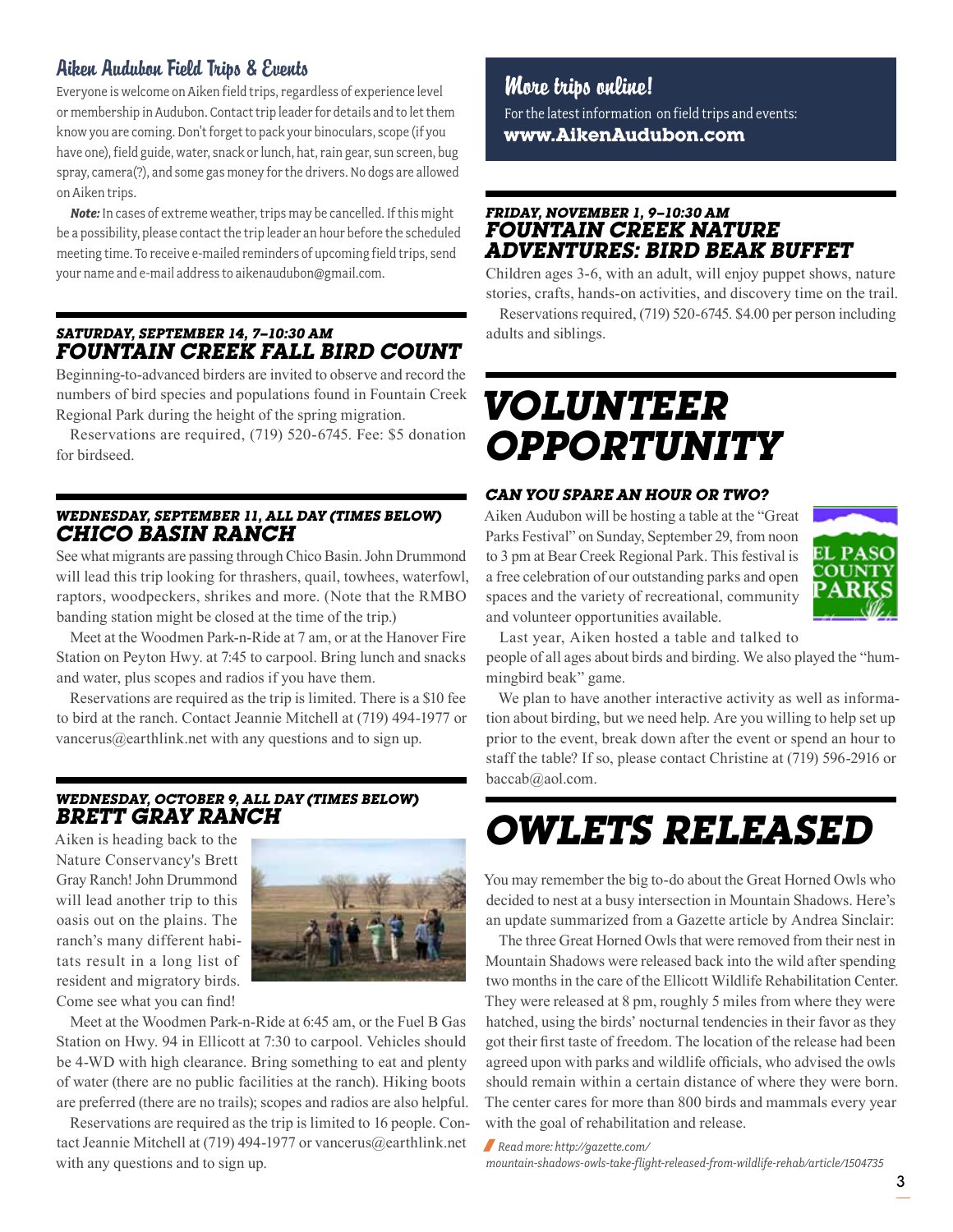# *Join Us For the Birds!*

I am looking for volunteers for the Conservation Committee. What a great way to get involved in local and national conservation issues!!! A good start is to know the state legislators in your area. Sections of local newspapers cover the legislature and the various issues they are discussing. I would like to address some of these issues by making announcements at meetings and by asking Aiken Audubon members to write letters to their legislators.

I will be placing information about conservation in the Aiken newsletter, and also mentioning successes. Committee members may add information that they think is important.

There is a site on the internet that tells how to write a congressional letter. It is http:L//www.ehow.com/how 5915001\_write-congressional-letter.html.

There are ways to get started in conservation issues on your own, too—sign up for e-alerts from the National Audubon Society and email alerts from Audubon Colorado.

There is another way to become active in conservation. Those interested can become part of the Audubon Colorado Council's Public Policy Committee. Those participating would be part of the state wide Action Alert Network. When a bill before the Colorado legislature needs input, emailed alerts would be sent to either all senators and/or representatives or just to those of certain districts. More information is available to anyone interested in volunteering for this important position.

Jackie Heyda jhmayl@yahoo.com

President's Message, cont'd. from front page.

Many birders around the state know of Kiowa Creek and expressed concern about the property through direct emails to board members and our Facebook page. Yes; a large portion of the property burned, especially the Ponderosa Pines. But there are already signs of renewal and rebirth. The pond closest to Hodgen Road is full of water as well as blackbirds. The open meadow areas were burned, but the grasses are returning. It is amazing how Nature regenerates. She can teach us many lessons of new beginnings.

Another new beginning is the program year for Aiken Audubon. Visit our website to see what we've lined up for this year. The first one is scheduled for September 18th. New field trips are posted as well. Join us for a fun-filled and interesting program year!

And for the record, if my third year as President brings another fire I might have to rethink this whole leadership position.

Happy Birding!

Christine A. Bucher, **Aiken Audubon President**



Look for the Aiken Audubon Society Facebook page! facebook.com/pages/Aiken-Audubon-Society

## *News & Notes:*

### *YardMap*

Have you heard of a site called YardMap? It is a Cornell Laboratory of Ornithology project to encourage people to gather data about the habitats that they are familiar with —their yard, favorite birding spot, a school yard—to provide insights about how they can aid wildlife. The program is like Google Earth, allowing users to zoom in on their place and mark the types of plants that exist there. It's connected to eBird so they can also keep track of the birds they see.

A similar program called Hummingbirds at Home asks people to log observations of hummers on flowers and note blooming patterns.

/*You can learn more at http://content.yardmap.org and http://www.hummingbirdsathome.org.*

### *Audubon en EspaÑol*

Did you know that National Audubon's website is also available in Spanish?

### On sale September 18th...

*Aiken's 2014 Calendar!*

### *again Featuring:*

- / *Colorado Birds*
- / *Aiken photographers*
- / *Aiken-related reminders*
- /*Professionally printed and ready to hang*
- / *On sale this fall*

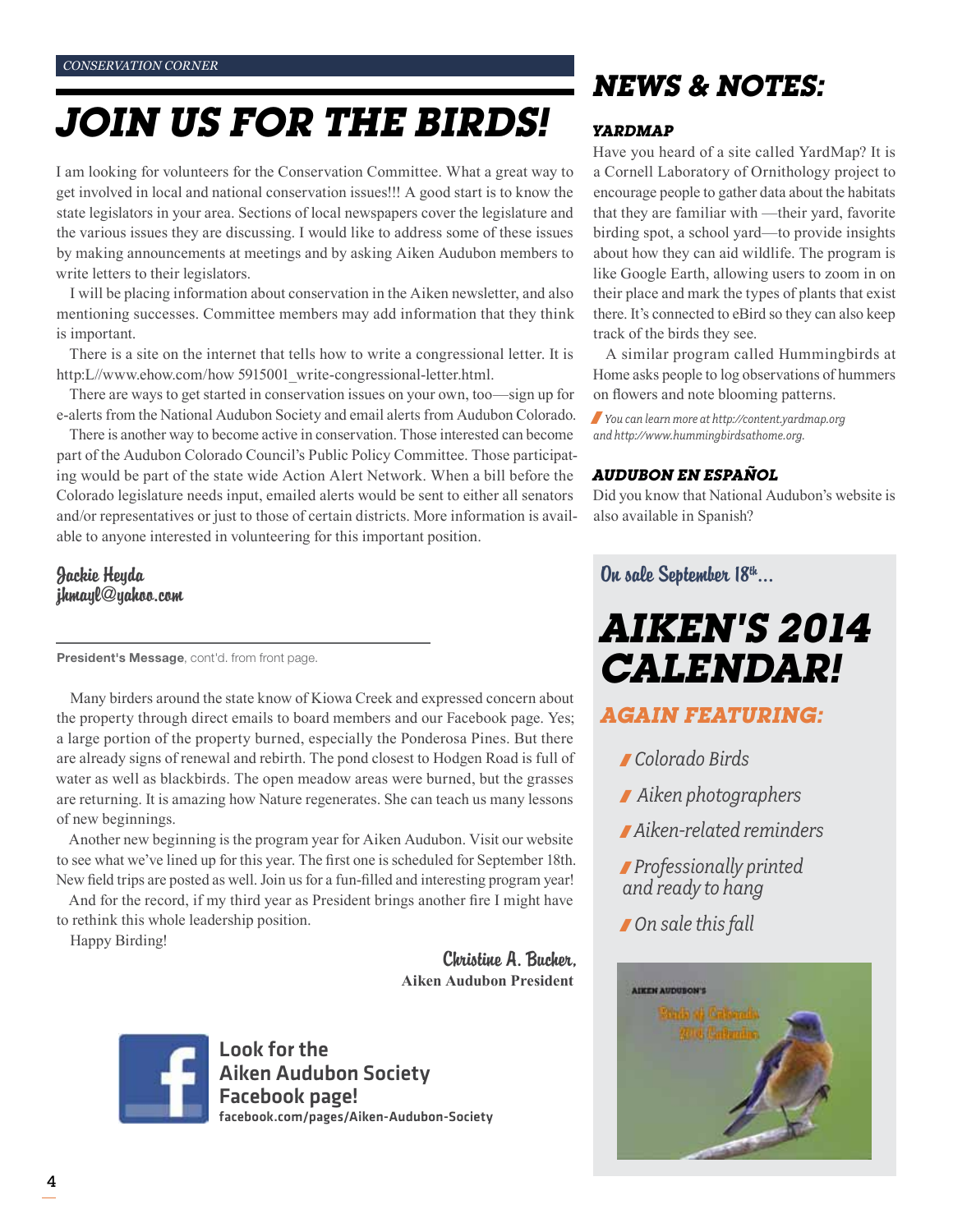#### Burned!, cont'd. from front page.



*Above: Looking east from the dike. Green begins to reappear. Below: Immediately after the fire, this pond was a dried up mud hole. Now, with all the rain and the ash from the fire, the pond is full of a black "goo" liquid.*





will tell. While many of the Ponderosas are dead, some merely have scorched needles and stand a good chance of surviving.

The property has definitely changed, but the plants and animals who live there are well adapted to fire. The meadows are already green. Birds and other animals are returning.

For now, we will not be having field trips at the sanctuary. While we anticipate future sanctuary visits, remember the majestic views of Pikes Peak, the ponds, the elk herd, and the nearly 150 bird species we've already seen there.





*A pair of western bluebirds (male pictured above) was carrying food into this nest box (top photo). Life goes on...*



*This Mountain Chickadee was hunting lunch among the ashes.*